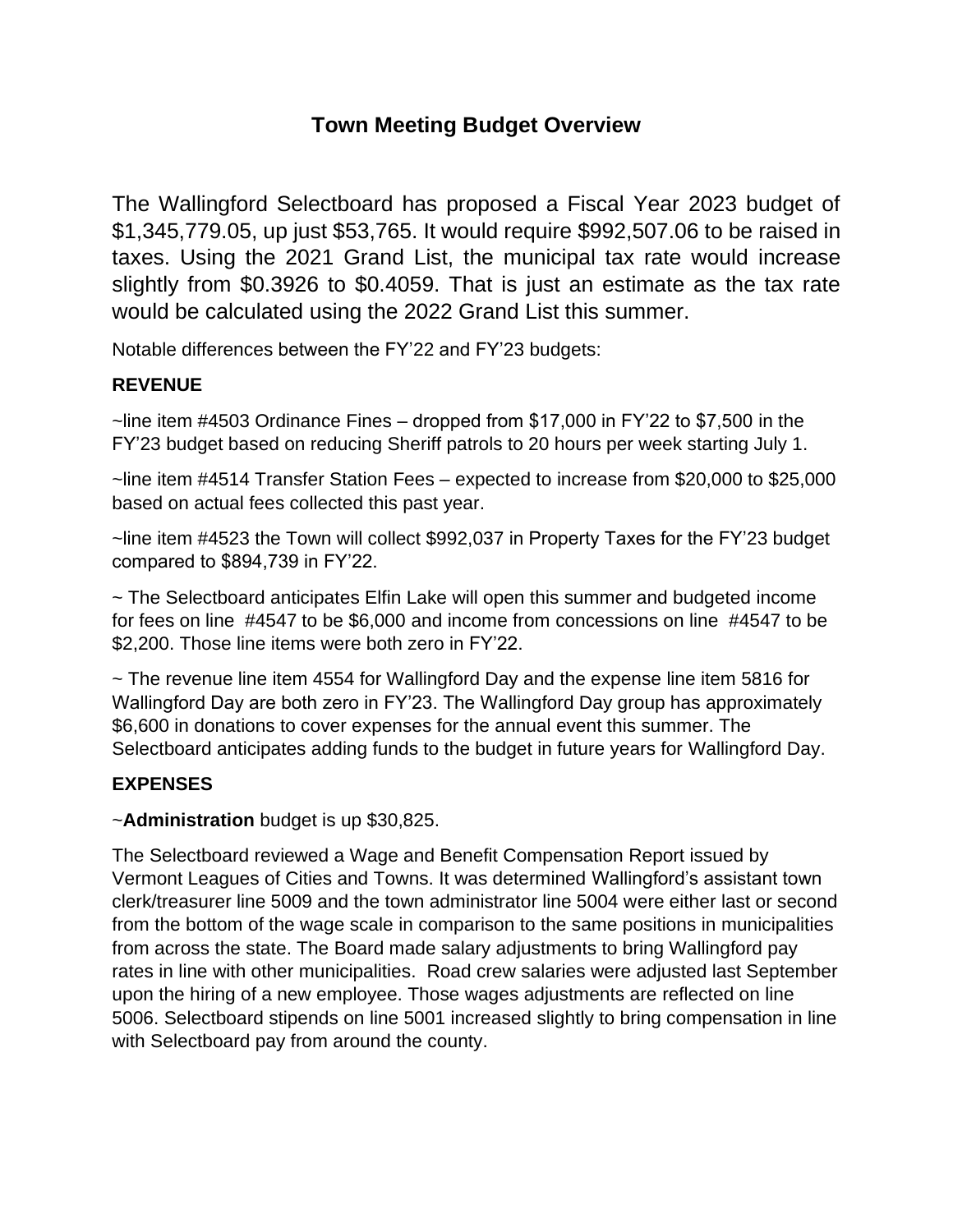#### ~**Insurance** line 5025 decreased \$18,250:

Four out of five employees are now utilizing single health insurance plans, which is a big savings for the Town. Blue Cross Blue Shield also dropped rates by 6 percent for 2022.

# ~**Town Government Operations** – Increased \$18,099

Increases include Elections line 5112, which is up \$2,350 with a Primary and General Election this year. Paper costs have skyrocketed so the Town Report line 5113 is up \$650. Legal line 5115 is back up to \$5,000 after a year at \$2,500. We anticipate some legal expenses associated with a tax-exempt request that may be heading to court. Transfer Station expenses on line 5150 are up \$5,000 based on actual expenses, and Rutland County Tax line 5155 assessed by the county to the Town will increase \$4,630.

#### ~**Appropriations** – up \$7,300.

After a year off, most non-profit funding requests are back in the budget.

# ~**Highway** – Up \$47,290.

- We increased the winter salt line item 5319 by \$10,000 and we increased the gravel line 5323 by \$22,500 in anticipation of higher per ton rates.
- The paving line 5325 went from \$50,000 to \$65,000. We had hoped to use the FY'21 carryover in the amount of \$43,000 to reduce that line while spending the same amount on paving. However, a major mechanical issue with the 2014 Kenworth will require the carryover to be used for repairs and the purchase of a 2014 International from the Town of Clarendon to use while waiting for parts for the Kenworth. We couldn't be down a plow truck in January for an anticipated 6 weeks or more.
- The Dodge Ram was paid off so line 5340 was reduced from \$21,000 to \$1,500.

# ~**Public Safety** – dropped by \$40,200.

Rutland County Sheriff patrols will be reduced from 40 to 20 hours per week so line #5406 Special Police Office was decreased accordingly.

~**Capital Expenses** were nearly level-funded.